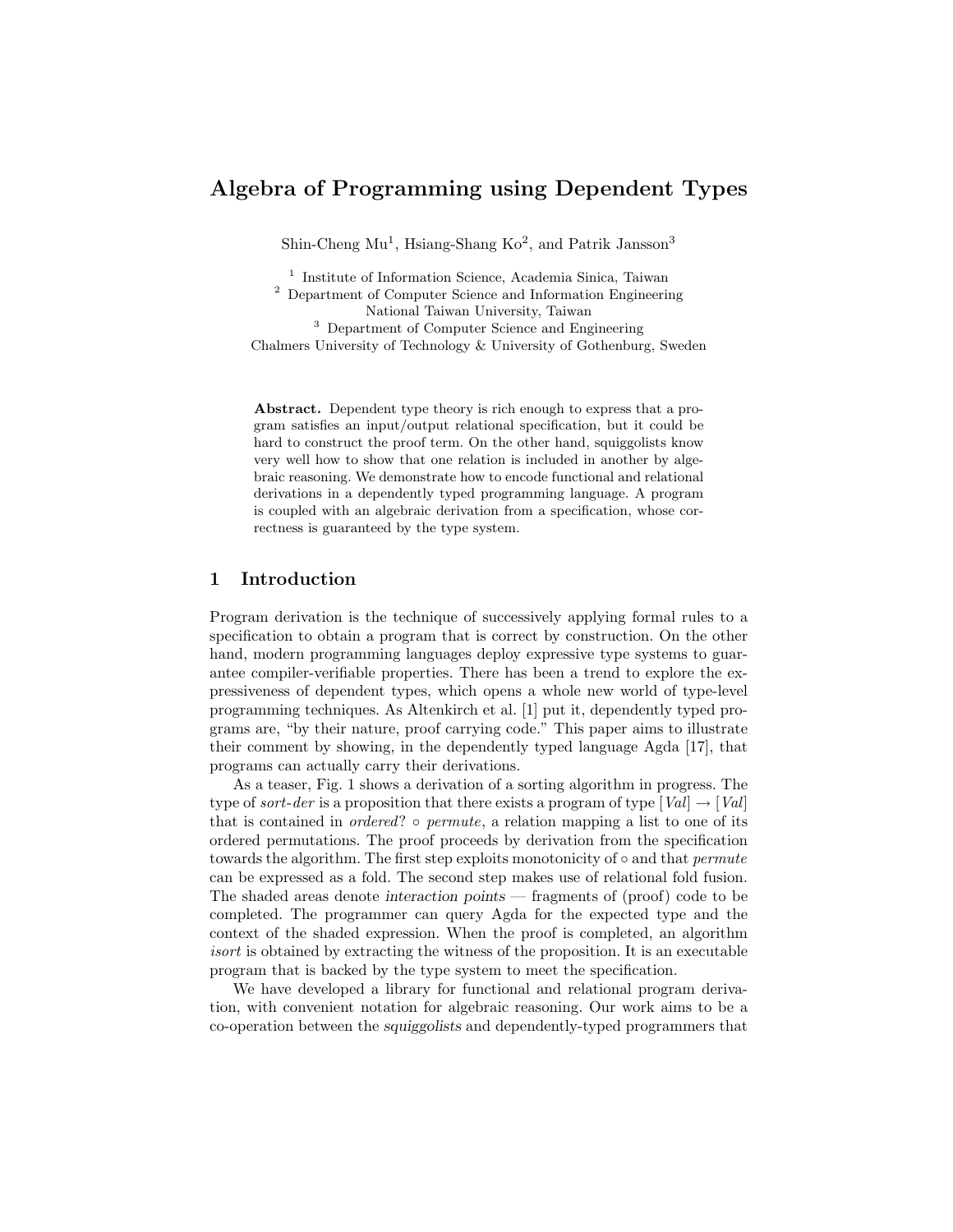sort-der :  $\exists ([Val] \rightarrow [Val]) (\forall f \rightarrow ordered? \circ permute \sqsupseteq fun f)$  $sort-der = exists_{-}$  ( ordered?  $\circ$  permute  $\exists \langle (\forall vs \rightarrow \text{-monotonic ordered? } (permute-is-fold vs) ) \rangle$ ordered? ◦ foldR combine nil  $\exists \langle \quad \{\text{foldR-fusion ordered? ins-step ins-base}\}\rangle$  $\{ \}1)$ 

 $isort$  :  $[Val] \rightarrow [Val]$  $isort = witness sort-der$ 

Fig. 1. A derivation of a sorting algorithm in progress (see Sect. 4 for the details).

may benefit both sides. On the one hand, a number of tools for program transformation [22, 11, 24] have been developed but few of them have been put into much use. Being able to express derivation within the programming language encourages its use and serves as documentation. This paper is a case study of using the Curry-Howard isomorphism which the squiggolists may appreciate: specification of the program is expressed in their types, whose proofs (derivations) are given as programs and checked by the type system. On the other hand, it is known among dependently-typed programmers that the expressiveness of dependent types is far beyond proving that reverse preserves the length of its input. We can reason about the full input/output specification, for example, that fast-reverse is pointwise equal to the quadratic-time reverse, or that insertion sort implements a relational specification of sort. The reason this is rarely done is probably because it appears difficult to construct the proof terms. The method we propose is to develop the proof by algebraic reasoning within Agda.

In Sect. 2 we give an introduction to the part of Agda we use. We present our encoding of relations and their operations in Sect. 3, which prepares us to discuss our primary example in Sect. 4 and conclude with related work in Sect. 5.

# 2 A Crash Course on Agda

By "Agda" we mean Agda version 2, a dependently typed programming language evolved from the theorem prover having the same name. In this section we give a crash course on Agda, focusing on the aspects we need. For a detailed documentation, the reader is referred to Norell [17] and the Agda wiki [21].

Agda has a Haskell-like syntax extended with a number of additional features. Dependent function types are written  $(x : A) \rightarrow B$  where B may refer to the identifier x, while non-dependent functions are written  $A \rightarrow B$ . The identity function, for example, can be defined by:

 $id : (A : Set) \rightarrow A \rightarrow A$  $id A a = a,$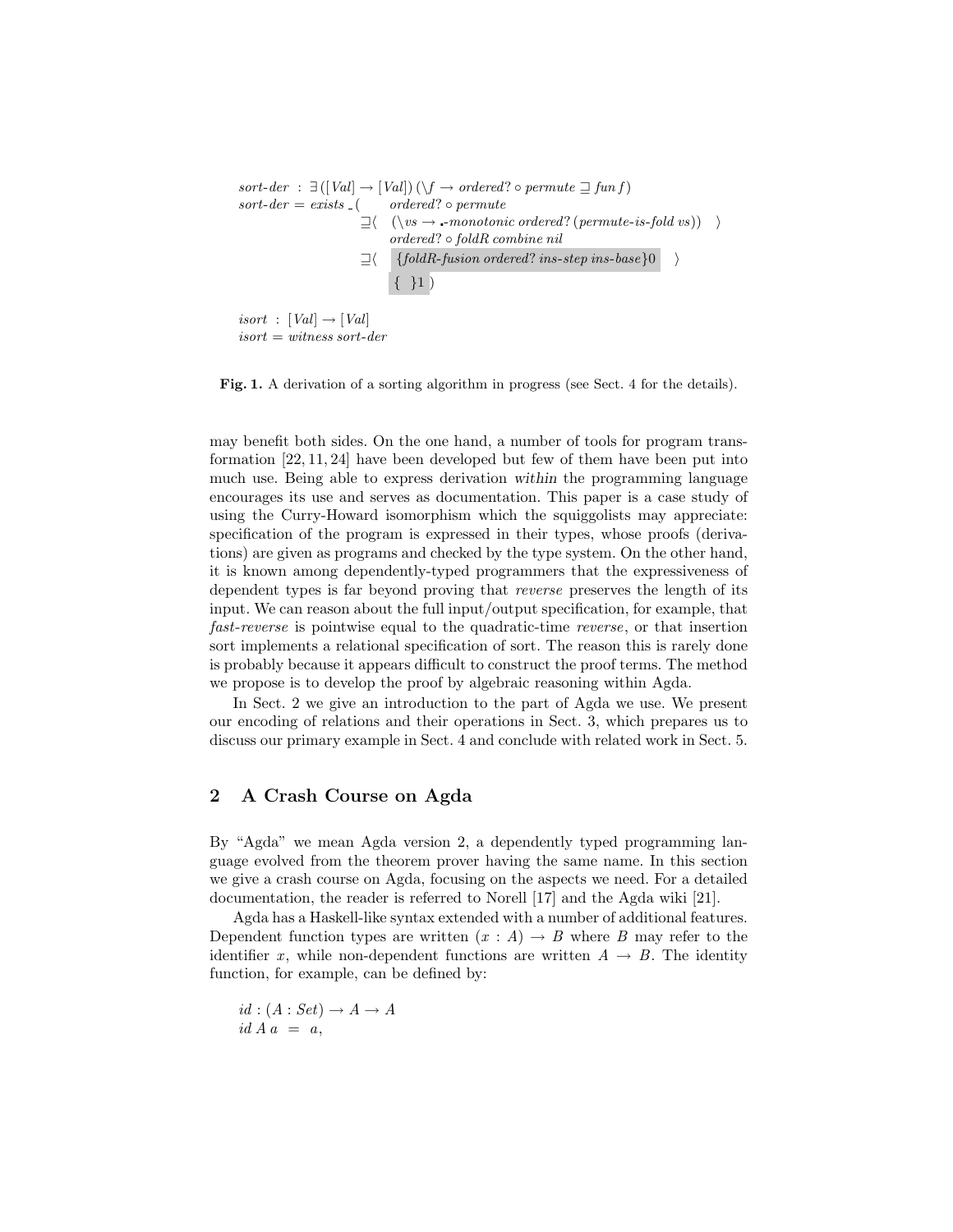where  $Set$  is the kind of types. To apply id we should supply both the type and the value parameters, e.g.,  $id \, \mathbb{N} \, 3$  where  $\mathbb N$  is the type of natural numbers. Dependently typed programming would be very verbose if we always had to explicitly mention all the parameters. In cases when some parameters are inferable from the context, the programmer may leave them out, as in  $id_3$ .

For brevity, Agda supports implicit parameters. In the definition below:

$$
id: \{A: Set\} \to A \to A
$$
  

$$
id a = a,
$$

the parameter  $\{A : Set\}$  in curly brackets is implicit and need not be mentioned when  $id$  is called, e.g.,  $id$  3. Agda tries to infer implicit parameters whenever possible. In case the inference fails, they can be explicitly provided in curly brackets:  $id \{ \mathbb{N} \}$  3.

Named parameters in the type signature can be collected in a telescope. For example,  $\{x : A\} \rightarrow \{y : A\} \rightarrow (z : B) \rightarrow \{w : C\} \rightarrow D$  can be abbreviated to  ${x y : A}(z:B){w : C} \rightarrow D.$ 

As an example of a datatype definition, cons-lists can be defined by:

**data** 
$$
[-](A : Set) : Set
$$
 where  
\n
$$
[]\quad : [A]
$$
\n
$$
\therefore \quad : A \rightarrow [A] \rightarrow [A].
$$

In Agda's notation for dist-fix definitions, an underline denotes a location for a parameter. The type constructor  $\lfloor \cdot \rfloor$  takes a type and yields a type. The parameter  $(A: Set)$ , written on the left-hand side of the colon, scopes over the entire definition and is an implicit parameter of the constructors  $\therefore$  and [].

#### 2.1 First-Order Logic

In the Curry-Howard isomorphism, types are propositions and terms their proofs. Being able to construct a term of a particular type is to provide a proof of that proposition. Fig. 2 shows an encoding of first-order intuitionistic logic in Agda. Falsity is represented by  $\perp$ , a type with no constructors and therefore no inhabitants. Truth, on the other hand, can be represented by the type  $\top$ , having one unique term — a record with no fields. Disjunction is represented by disjoint sum, while conjunction is denoted by product as usual: a proof of  $P \oplus Q$  can be deducted either from a proof of P or a proof of Q, while a proof of  $P \times Q$ consists of proofs of both.

An implication  $P \to Q$  is represented as a function taking a proof of P to a proof of Q. We do not introduce new notation for it. The quantifier  $\forall$  is encoded as a dependent function which, given any  $x : A$ , must produce a proof of  $P x$ . Agda provides a short hand forall  $x \to Px$  in place of  $(x : A) \to Px$  when A can be inferred. To prove the proposition  $\exists A P$ , where P is a predicate on terms of type A, one has to provide a witness  $w : A$  and a proof of P w. Given a term of type  $\exists$  A P, the two functions witness and proof extract the witness and the proof, respectively.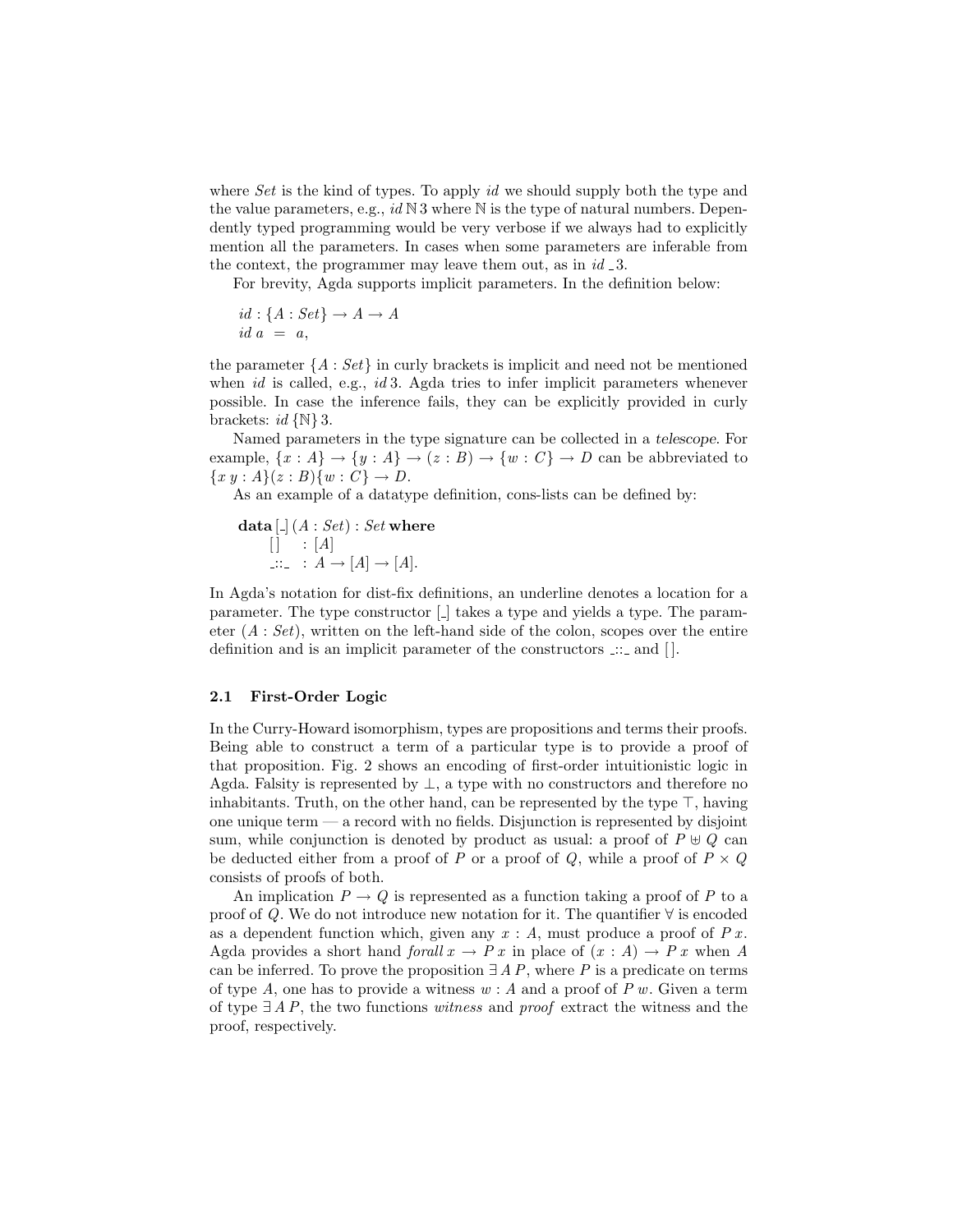| $\textbf{data} \perp : Set \textbf{ where }$                                                              | data $\exists (A : Set) (P : A \rightarrow Set) : Set$<br>where                                                                                                                        |
|-----------------------------------------------------------------------------------------------------------|----------------------------------------------------------------------------------------------------------------------------------------------------------------------------------------|
| $\mathbf{record} \top : Set$ where                                                                        | exists : $(w : A) \rightarrow P w \rightarrow \exists A P$                                                                                                                             |
| data $\biguplus (P Q : Set) : Set$ where<br>$inj_1: P \to P \oplus Q$<br>$inis: Q \rightarrow P \oplus Q$ | witness: $\{A : Set\}\{P : A \rightarrow Set\} \rightarrow$<br>$\exists A \; P \rightarrow A$<br>witness (exists w p) $=$ w<br>$proof: \{A: Set\}\{P: A \rightarrow Set\} \rightarrow$ |
| data $\angle x$ (P Q : Set) : Set where                                                                   | $(x : \exists A P) \rightarrow P$ (witness x)                                                                                                                                          |
| $\Box P \rightarrow Q \rightarrow P \times Q$                                                             | $\text{proof}(\text{exists } w p) = p$                                                                                                                                                 |

Fig. 2. An encoding of first-order intuitionistic logic in Agda.

#### 2.2 Identity Type

A term of type  $x \equiv y$  is a proof that the values x and y are equal. The datatype  $equiv$  is defined by:

 $\mathtt{data} \equiv_\text{-} \{A : \mathit{Set}\}(x : A) : A \rightarrow \mathit{Set}$  where  $\equiv$ -refl :  $x \equiv x$ .

Agda has relaxed lexical rules allowing Unicode characters in identifiers. Therefore,  $\equiv$ -refl (without space) is a valid name. Since the only constructor  $\equiv$ -refl is of type  $x \equiv x$ , being able to type-check a term with type  $x \equiv y$  means that the type checker is able to deduce that x and y are indeed equal<sup>4</sup>.

For the rest of the paper, we will exploit Unicode characters to give telling names to constructors, arguments, and lemmas. For example, if a variable is a proof of  $y \equiv z$ , we may name it  $y \equiv z$  (without space).

The type  $\equiv$  is reflexive by definition. It is also symmetric and transitive, meaning that given a term of type  $x \equiv y$ , one can construct a term of type  $y \equiv x$ , and that given  $x \equiv y$  and  $y \equiv z$ , one can construct  $x \equiv z$ :

```
\equiv-sym:\{A:Set\}\{x\ y:A\} \rightarrow x \equiv y \rightarrow y \equiv x\equiv-sym \equiv-refl = \equiv-refl,
\equiv-trans : {A : Set}{x y z : A} \rightarrow x \equiv y \rightarrow y \equiv z \rightarrow x \equiv z\equiv-trans \equiv-refl y \equiv z = y \equiv z.
```
The type of the first explicit parameter in the type signature of  $\equiv$ -sym is  $x \equiv y$ , while the constructor  $\equiv$ -refl in the pattern has type  $x \equiv x$ . When the type checker tries to unify them,  $x$  is unified with  $y$ . Therefore, when we need to return a term of type  $y \equiv x$  on the right-hand side, we can simply return  $\equiv$ -refl. The situation with  $\equiv -trans$  is similar. Firstly, x is unified with y, therefore the parameter  $y \equiv z$ , having type  $y \equiv z$ , can also be seen as having type  $x \equiv z$  and

<sup>4</sup> Agda assume uniqueness of identity proofs (but not proof irrelevance).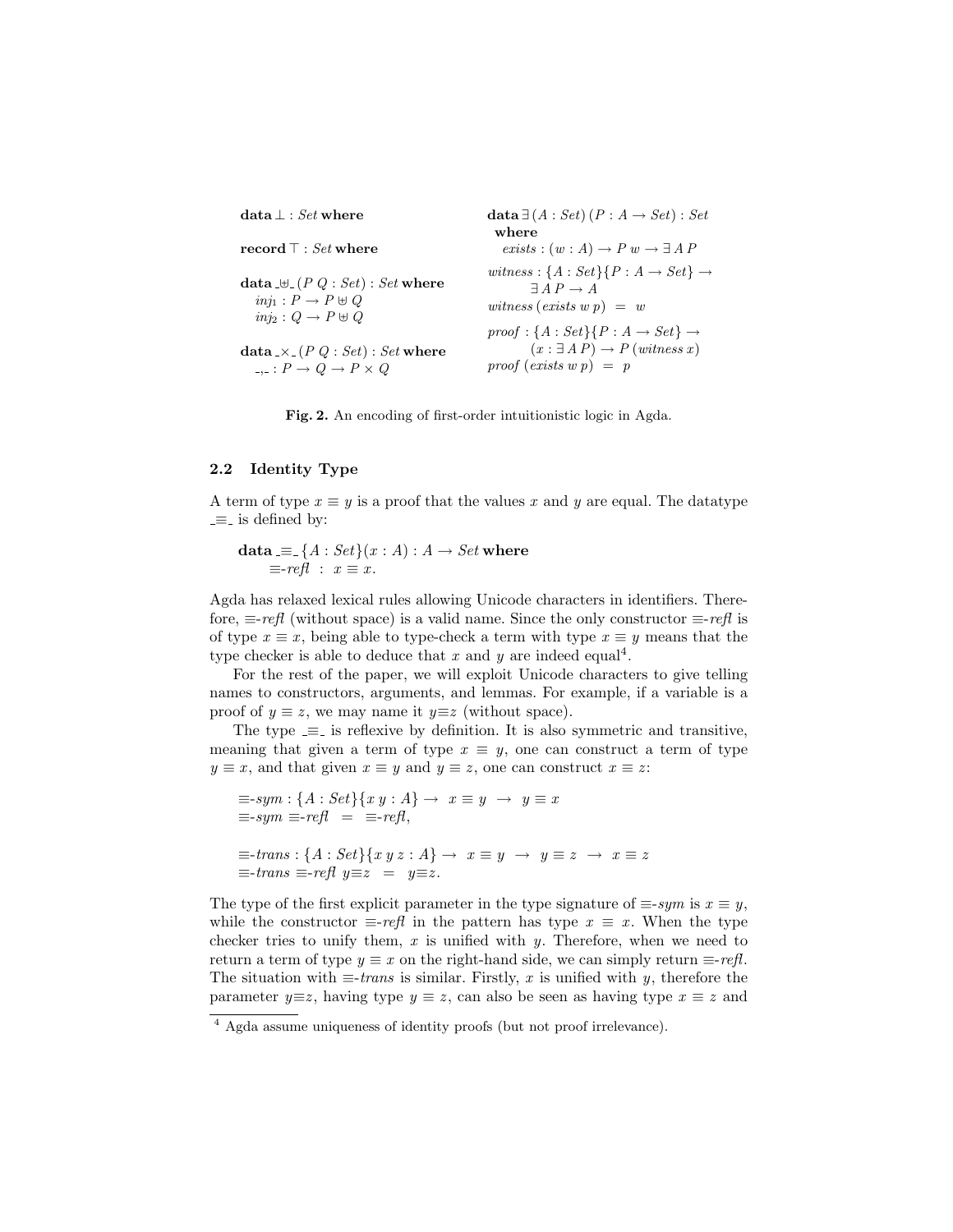$$
\begin{aligned}\n\text{infix } 2 &\sim\langle \cdot \rangle_{-} \\
\text{infix } 2 &\sim\Box \\
\sim\langle \cdot \rangle_{-} : \{A : Set\}(x : A) \{ y z : A \} \to x \sim y \to y \sim z \to x \sim z \\
x &\sim\langle x \sim y \rangle y \sim z &= \sim \text{trans } x \sim y y \sim z \\
\text{and } \quad x \sim \Box_{-} : \{A : Set\}(x : A) \to x \sim x \\
x &\sim\Box_{-} = \sim \text{refl}\n\end{aligned}
$$

Fig. 3. Combinators for preorder reasoning.

be returned. In general, pattern matching and inductive families (such as  $\equiv$ .) is a very powerful combination.

The interactive feature of  $Agda<sup>5</sup>$  is helpful for constructing the proof terms. One may, for example, leave out the right-hand side as an interaction point. Agda would prompt the programmer with the expected type of the term to fill in, which also corresponds to the remaining proof obligations. The list of variables in the current context and their types after unification are also available to the programmer.

The lemma  $\equiv$ -subst states that Leibniz equality holds: if  $x \equiv y$ , they are interchangeable in all contexts. Given a context f and a proof that  $x \equiv y$ , the congruence lemma  $\equiv$ -cong returns a proof that  $f \equiv f \equiv y$ .

$$
\equiv -subst : \{A : Set\}(P : A \to Set)\{x y : A\} \to x \equiv y \to P x \to P y
$$
  

$$
\equiv -subst P \equiv -refl P x = Px,
$$
  

$$
\equiv -cong : \{AB : Set\}(f : A \to B)\{x y : A\} \to x \equiv y \to fx \equiv f y
$$
  

$$
\equiv -cong f \equiv -refl = \equiv -refl.
$$

# 2.3 Preorder Reasoning

To prove a proposition  $e_1 \equiv e_2$  is to construct a term having that type. One can do so by the operators defined in the previous section. It can be very tedious, however, when the expressions involved get complicated. Luckily, for any binary relation <u>∼</u> that is reflexive and transitive (that is, for which one can construct terms ∼-refl and ∼-trans having the types as described in the previous section), we can induce a set of combinators, shown in Fig. 3, which allows one to construct a term of type  $e_1 \sim e_n$  in algebraic style. These combinators are implemented in Agda by Norell [17] and improved by Danielsson in the Standard Library of Agda [21]. Augustsson [3] has proposed a similar syntax for equality reasoning, with automatic inference of congruences.

<sup>5</sup> Agda has an Emacs mode and a command line interpreter interface.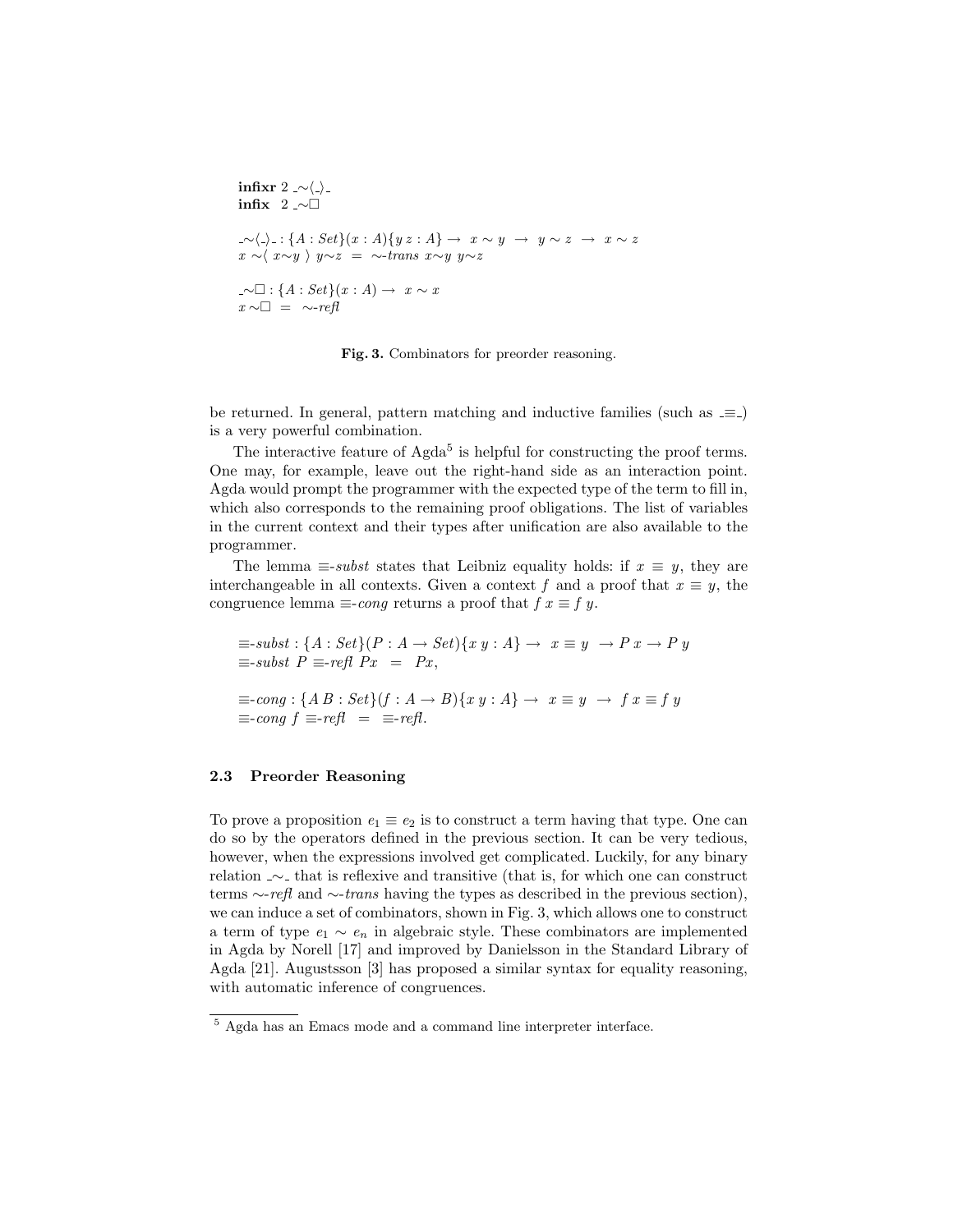$foldr\text{-}fusion: \{A\ B\ C: Set\} \rightarrow (h: B \rightarrow C) \rightarrow \{f: A \rightarrow B \rightarrow B\} \rightarrow$  ${g : A \to C \to C} \rightarrow {z : B} \rightarrow (push : for all a \to h \cdot f a = g a \cdot h) \to$  $h \cdot \text{foldr} f z = \text{foldr} g (h z)$ foldr-fusion h {f} {g} {z} \_ []  $= \equiv \text{refl}$ foldr-fusion h  $\{f\}$   $\{g\}$   $\{z\}$  push  $(a :: as) =$ let  $ih = foldr$ -fusion h push as in  $h (folder f z (a :: as))$  $\equiv \langle \equiv -refl \rangle$  $h(f \, a \, (foldr \, f \, z \, as))$  $\equiv \langle \quad \text{push a (folder } f \text{ z as}) \quad \rangle$  $g \, a \, (h \, (foldr \, f \, z \, as))$  $\equiv \langle \equiv\text{-}cong (g \ a) \ i\hbar \rangle$  $g\ a\ (foldr\ g\ (h\ z)\ as)$  $\equiv \langle \equiv -refl \rangle$  $foldr\ g\ (h\ z)\ (a\ ::\ as)$ ≡

Fig. 4. Proving the fusion theorem for *foldr*.

To understand the definitions, notice that  $\sim\langle\_\rangle$ , a dist-fix function taking three explicit parameters, associates to the right. Therefore, the algebraic proof:

$$
\begin{array}{ccc}\ne_1 & & & \\
\sim & \langle & reason_1 & \rangle \\
& & \vdots & \\
& & e_{n-1} & \\
\sim & \langle & reason_{n-1} & \rangle \\
& & e_n & \\
\sim & \square & & \n\end{array}
$$

should be bracketed as  $e_1 \sim \langle reason_1 \rangle \ldots (e_{n-1} \sim \langle reason_{n-1} \rangle (e_n \sim \square)).$  Each occurrence of ∠ $\langle \rangle$  takes three arguments:  $e_i$  on the left, reason<sub>i</sub> (a proof that  $e_i \sim e_{i+1}$ ) in the angle brackets, and a proof of  $e_{i+1} \sim e_n$  on the right-hand side, and produces a proof of  $e_i \sim e_n$  using ∼-trans. As the base case, ∼□ takes the value  $e_n$  and returns a term of type  $e_n \sim e_n$ .

#### 2.4 Functional Derivation

The ingredients we have prepared so far already allow us to perform some functional program derivation. For brevity, however, we introduce an equivalence relation on functions:

$$
\doteq: \{A B : Set\} \to (A \to B) \to (A \to B) \to Set
$$
  

$$
f = g = \text{for all } a \to f a \equiv g a.
$$

Since  $=$  can be shown to be reflexive and transitive, it also induces a set of preorder reasoning operators. Fig. 4 shows a proof of the foldr fusion theorem. The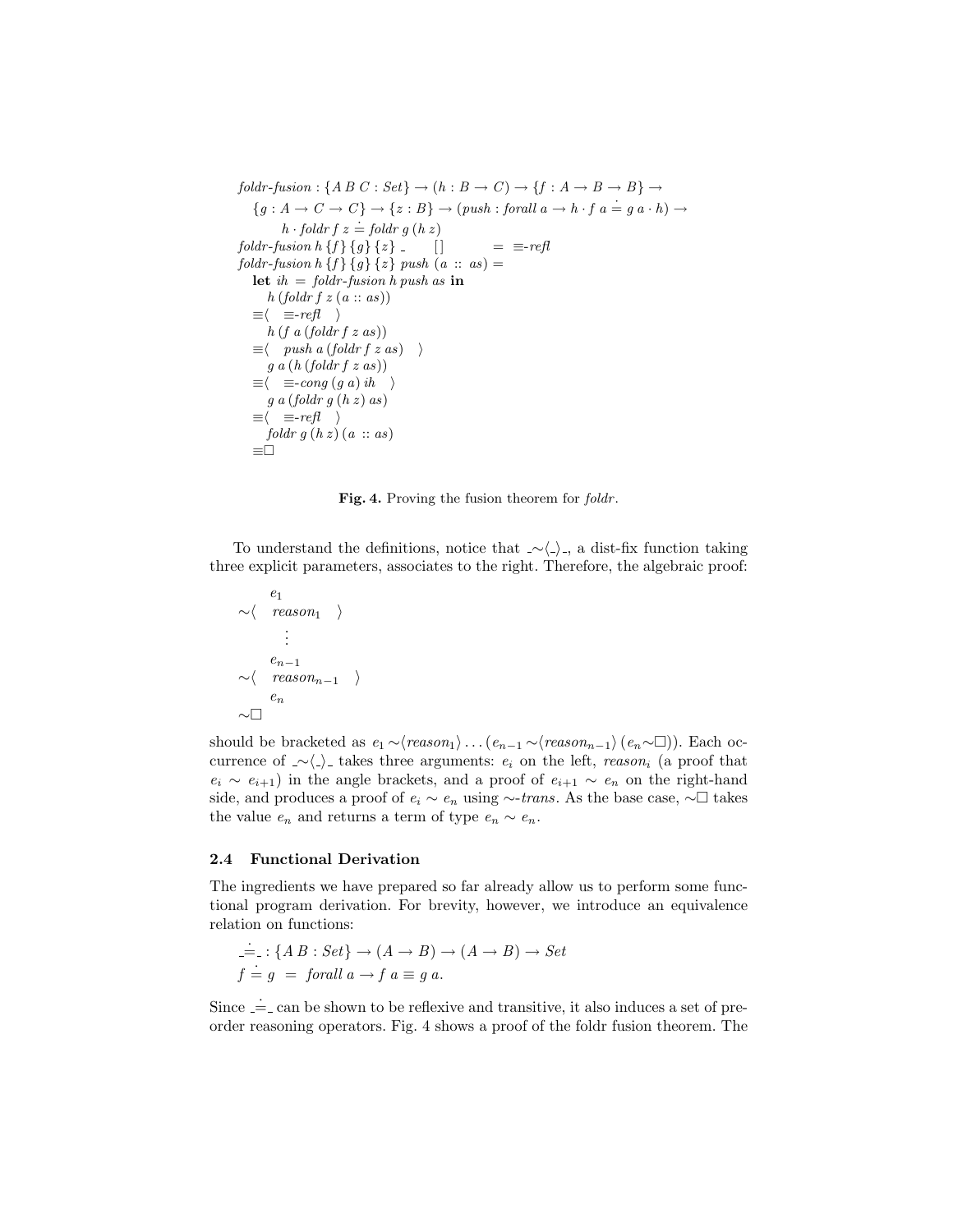scanr-der : { $A B : Set$ }  $\rightarrow (f : A \rightarrow B \rightarrow B) \rightarrow (e : B) \rightarrow$  $\exists (A \rightarrow List^{+} B) (\propto \rightarrow map^{+} (foldr f e) \cdot tails = prog)$ scanr-der  $f e = exists_{-}$  ( map<sup>+</sup> (foldr  $f e$ ) · tails  $\dot{=} \langle$  foldr-fusion  $(map^+(foldr\ f\ e))$  (push-map-til f)  $\rangle$  $foldr (sc f)$   $\lbrack e \rbrack^+$  $\dot{=}$  $\Box$ ) where  $sc : \{AB : Set\} \rightarrow (A \rightarrow B \rightarrow B) \rightarrow A \rightarrow List^{+} B \rightarrow List^{+} B$ sc f a  $[b]^+$  $^+= f a b ::^+ [b]^+$ sc f a  $(b::^+bs) = f a b ::^+b ::^+bs$ push-map-til :  $\{A B : Set\} \rightarrow (f : A \rightarrow B \rightarrow B) \rightarrow \{e : B\} \rightarrow (a : A) \rightarrow$  $map^+(foldr\ f\ e)\cdot til\ a=sc\ f\ a\cdot map^+(foldr\ f\ e)$ push-map-til  $f a [xs]^+$  $= \equiv -refl$ push-map-til f a  $(xs::^{+}xss) \equiv \equiv -refl$ 

Fig. 5. Derivation of *scanr*. The constructors  $\therefore$  and  $\left[\right]$  build non-empty lists, while tails = foldr til  $[$ |||<sup>+</sup>, where til a  $[xs]^+ = (a::xs):$ <sup>+</sup> $[xs]^+$ ; til a  $(xs::^+xss) =$  $(a::xs) ::^+xs ::^+xss.$ 

steps using  $\equiv$ -refl are simple equivalences which Agda can prove by expanding the definitions. The inductive hypothesis ih is established by a recursive call. Agda ensures that proofs by induction are well-founded. Fig. 5 derives scanr from its specification  $map^+(foldr\ f\ e) \cdot tails$ , where  $map^+$  is the map function defined for  $List^+$ , the type of non-empty lists. The *foldr-fusion* theorem is used to transform the specification to a fold. The derived program can be extracted by  $scanr = \textit{witness} scanr- \textit{der}$ , while  $scanr\textit{-}pf = \textit{proof} scanr\textit{-} \textit{der}$  is a proof that can be used elsewhere. Notice that the first argument to exists is left implicit. Agda is able to infer the witness because it is syntactically presented in the derivation.

We have reproduced a complete derivation for the maximum segment sum problem. The derivation proceeds in the standard manner [6], transforming the specification to  $max \cdot map (foldr \& 0) \cdot tails$  for some  $\& \& 0$ , and exploiting scanr-pf to convert it to a *scanr*. The main derivation is about 220 lines long, plus 400 lines of library code proving properties about lists and 100 lines for properties about integers. The code is available online [16].

The interactive interface of Agda proved to be very useful. One could progress the derivation line by line, leaving out the unfinished part as an interaction point. One may also type in the desired next step but leave the "reason" part blank, and let Agda derive the type of the lemma needed.

# 3 Relational Derivation

During the 90's there was a trend in the program derivation community to move from functions to relations. For completeness, we give a quick introduction to relations in this section. The reader is referred to Backhouse et al. [4] and Backhouse and Hoogendijk [5] for a more rigorous treatment. Bird and de Moor [8]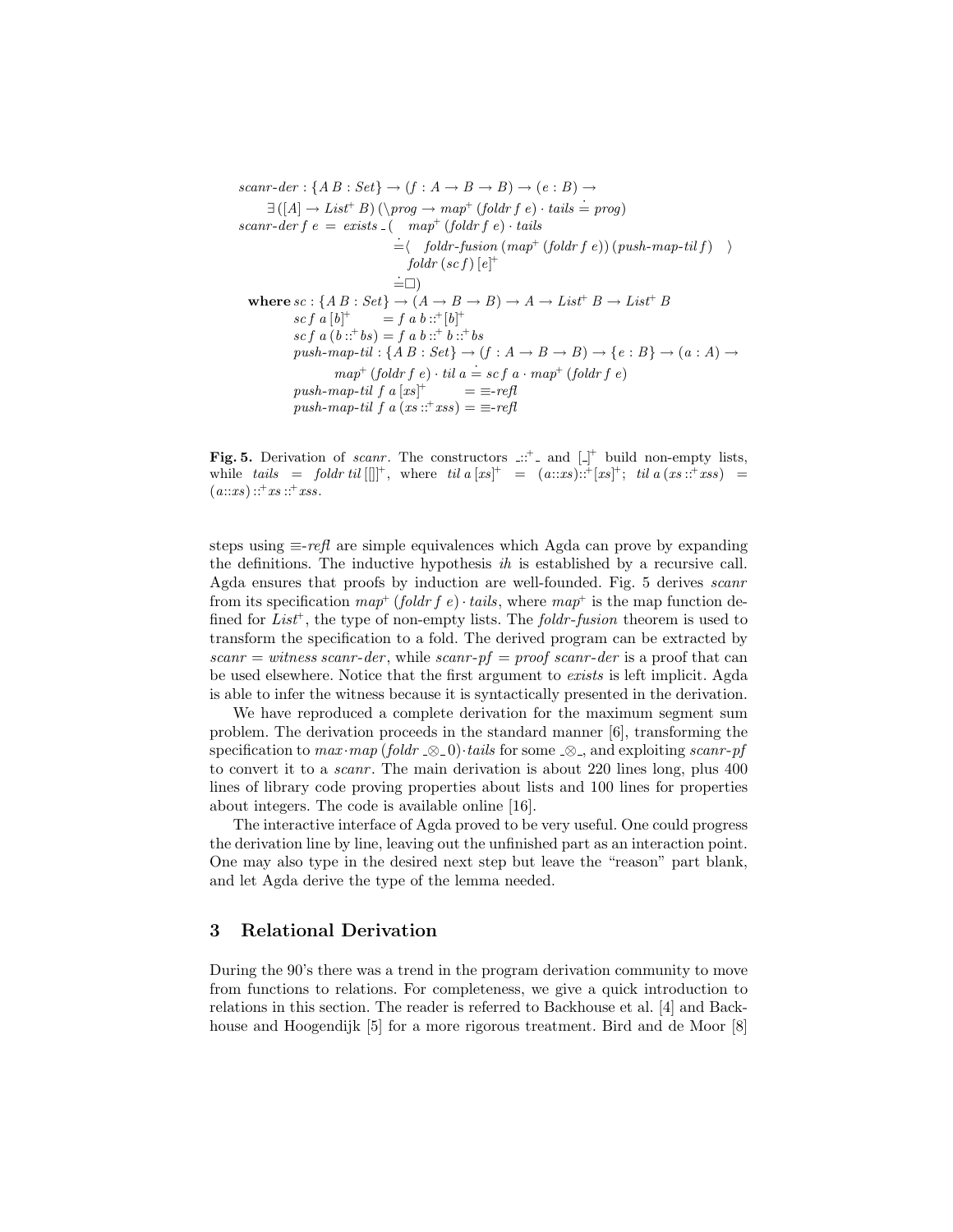present program derivation from a more abstract, category-theoretical point of view, with many illustrative examples of program derivation.

A relation R to B from A, denoted by  $R : B \leftarrow A$ , is usually understood as a subset of the set of pairs  $A \times B$ .<sup>6</sup> A function f is seen as a special case where  $(a, b) \in f$  and  $(a, b') \in f$  implies  $b = b'$ . The use of relations allows non-determinism in the specification. Derivation proceeds by inclusion as well as equality: in each step, the specification may be refined to a more deterministic subset, often all the way until we reach a function.

The composition of two relations  $R : C \leftarrow B$  and  $S : B \leftarrow A$  is defined by:  $R \circ S = \{(a, c) \mid \exists b : (a, b) \in S \land (b, c) \in R\}.$  Given a relation  $R : B \leftarrow A$ , its power transpose  $AR$  is a function from A to PB (subsets of B):  $AR a = \{b \mid$  $(a, b) \in R$ , while the relation  $\in : A \leftarrow PA$  maps a set to one of its arbitrary members.

The fold remains an important construct in the relational setting. While foldr takes a step function of type  $A \to B \to B$  and a base case of type B, its relational counterpart, which we denote by  $foldR$ , takes an uncurried relation  $R : B \leftarrow (A \times B)$ , while the base cases, being non-deterministic, are recorded in a set s : PB. <sup>7</sup> The relational fold can be defined in terms of functional fold:

 $foldR \; R \; s \; : \; B \leftarrow [A]$  $foldR$   $R$   $s = \in \circ \text{foldr}$   $\Lambda(R \circ (id \times \in))$   $s$ .

We will see in the next few sections how these concepts can be modelled in Agda.

#### 3.1 Modelling Relations

A possibly infinite subset (of A) could be represented by its membership function of type  $PA = A \rightarrow Bool$ . With dependent types, we can also represent the membership judgement at type level:

 $P: Set \rightarrow Set1$  $PA = A \rightarrow Set.$ 

A set s: PA is a function mapping  $a : A$  to a type, which encodes a logic formula determining its membership. Agda maintains a hierarchy of universes, where Set denotes the universe of types, Set1 denotes the universe of Set and all types declared as being in Set1, etc. Since  $s : PA$  is a function yielding a Set,  $PA$  is in the universe Set1. The function *singleton* creates singleton sets:

 $singleton: \{A: Set\} \rightarrow A \rightarrow \mathsf{P}A$ singleton  $a = \{a' \rightarrow a \equiv a'$ .

Set union and inclusion, for example, are naturally encoded by disjunction and implication:

<sup>&</sup>lt;sup>6</sup> Notations used in the beginning of this section, for example  $\times$ ,  $\in$ , and set comprehension, refer to their usual set-theoretical definitions. We will talk about how they can be represented in Agda in the next few subsections.

<sup>&</sup>lt;sup>7</sup> Isomorphically, the base case can be represented by a relation  $B \leftarrow \top$ .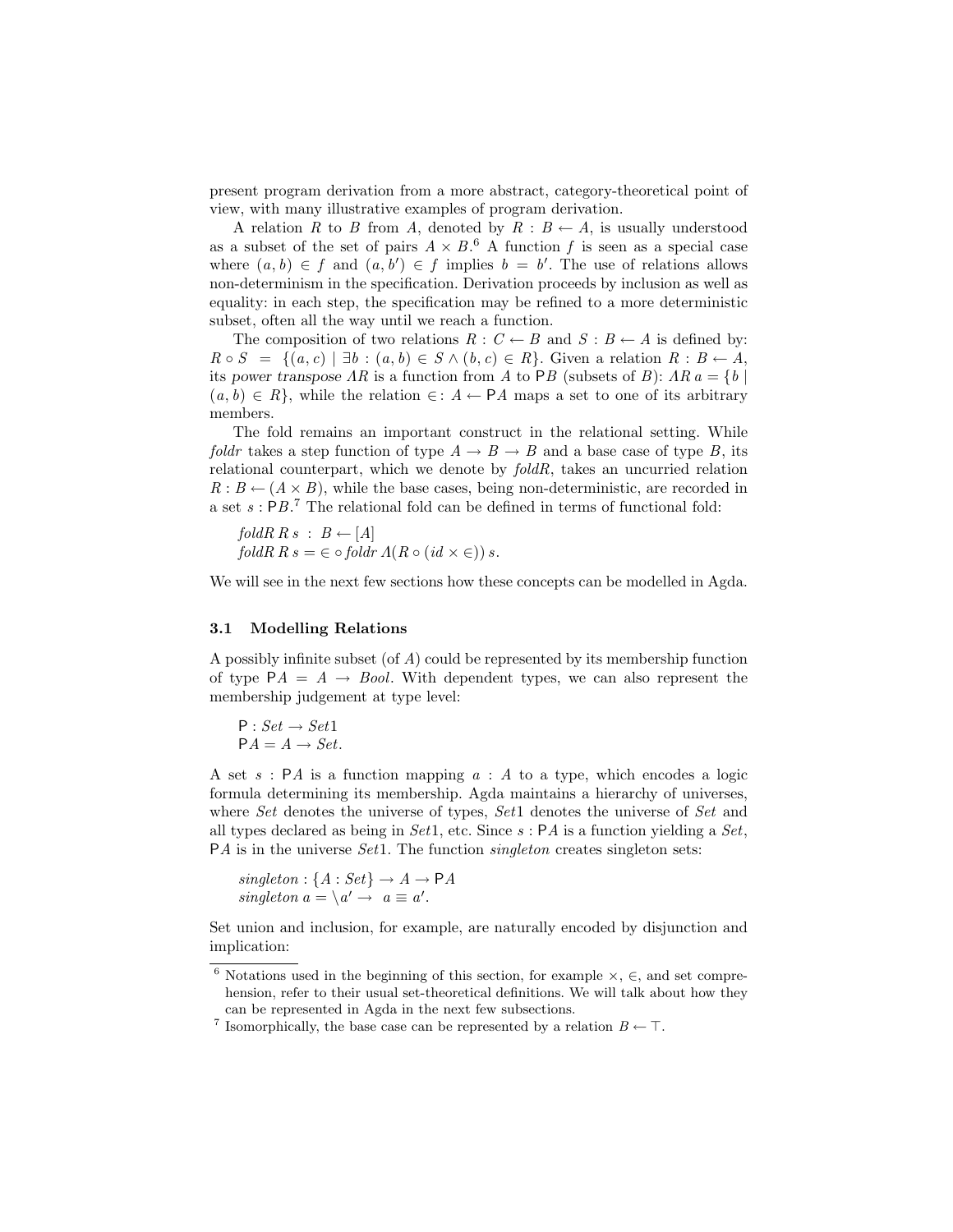$$
\Box \Box : \{ A : Set \} \rightarrow \mathsf{P}A \rightarrow \mathsf{P}A \rightarrow \mathsf{P}A \qquad \underline{\subseteq} : \{ A : Set \} \rightarrow \mathsf{P}A \rightarrow \mathsf{P}A \rightarrow Set
$$
  

$$
r \cup s = \{ a \rightarrow r \ a \oplus s \ a, \qquad r \subseteq s = \text{for all } a \rightarrow r \ a \rightarrow s \ a.
$$

A term of type  $r \subseteq s$  is a function which, given an a and a proof that a is in r, produces a proof that a is in s.

A relation  $B \leftarrow A$ , seen as a set of pairs, could be represented as  $P(A \times B) =$  $(A \times B) \rightarrow Set$ . However, we find the following "curried" representation more convenient:

$$
\angle \leftarrow \bot : Set \rightarrow Set \rightarrow Set1
$$
  

$$
B \leftarrow A = A \rightarrow B \rightarrow Set.
$$

One of the advantages is that relations and set-valued functions are unified. The Λ operator, for example, is simply the identity function at the term-level:

$$
\begin{array}{l}\nA : \{A B : Set\} \rightarrow (B \leftarrow A) \rightarrow (A \rightarrow PB) \\
\Lambda R = R.\n\end{array}
$$

A function can be converted to a relation:

 $fun: \{A B : Set\} \rightarrow (A \rightarrow B) \rightarrow (B \leftarrow A)$  $fun f a b = f a \equiv b.$ 

The identity relation, for example, is denoted  $id_R: \{A : Set\} \rightarrow (A \leftarrow A)$  and defined by  $id_R = \text{fun } id$ .

Relational composition could be defined by  $R \circ S = \exists B (\bigr(\bigr) \rightarrow (S \ a \ b \times R \ b \ c \bigr)).$ For reasons that will be clear in the next section, we split the definition into two parts, shown in Fig. 6. The operator **a** applies a relation  $R : B \leftarrow A$  to a set PA, yielding another set PB. Composition  $\circ$  is then defined using  $\Box$ .

Complication arises when we try to represent  $\in$ . Recall that  $\in$  maps PA to A. However, the second argument to  $\leftarrow$  must be in Set, while PA is in Set1! At present, we have no choice but to declare another type of arrows that accepts Set1-sorted inputs:

$$
\begin{array}{l}\n\mathcal{L}_{-1-} : \, Set \to Set1 \to Set1 \\
B \leftarrow_1 PA \, = \, PA \to B \to Set.\n\end{array}
$$

It means we need several alternatives of relational composition that differ only in their types. Fig. 6 shows  $\lrcorner$   $\circ$ <sub>1</sub> and  $\lrcorner$   $\circ$  for example. Such inconvenience may be resolved if Agda introduces universe polymorphism, a feature on the wish-list at the time of writing. Also summarised in Fig.  $6$  are  $\degree$  for relational converse, and  $x_1$ , a higher-kinded variation of the product functor.

#### 3.2 Inclusion and Monotonicity

A relation  $S$  can be refined to  $R$  if every possible outcome of  $R$  is a legitimate outcome of S. We represent the refinement relation by:

$$
\bot \sqsubseteq .: \{ A \ B : Set \} \to (B \leftarrow A) \to (B \leftarrow A) \to Set
$$
  

$$
R \sqsubseteq S = \text{for all } a \to R \ a \subseteq S \ a,
$$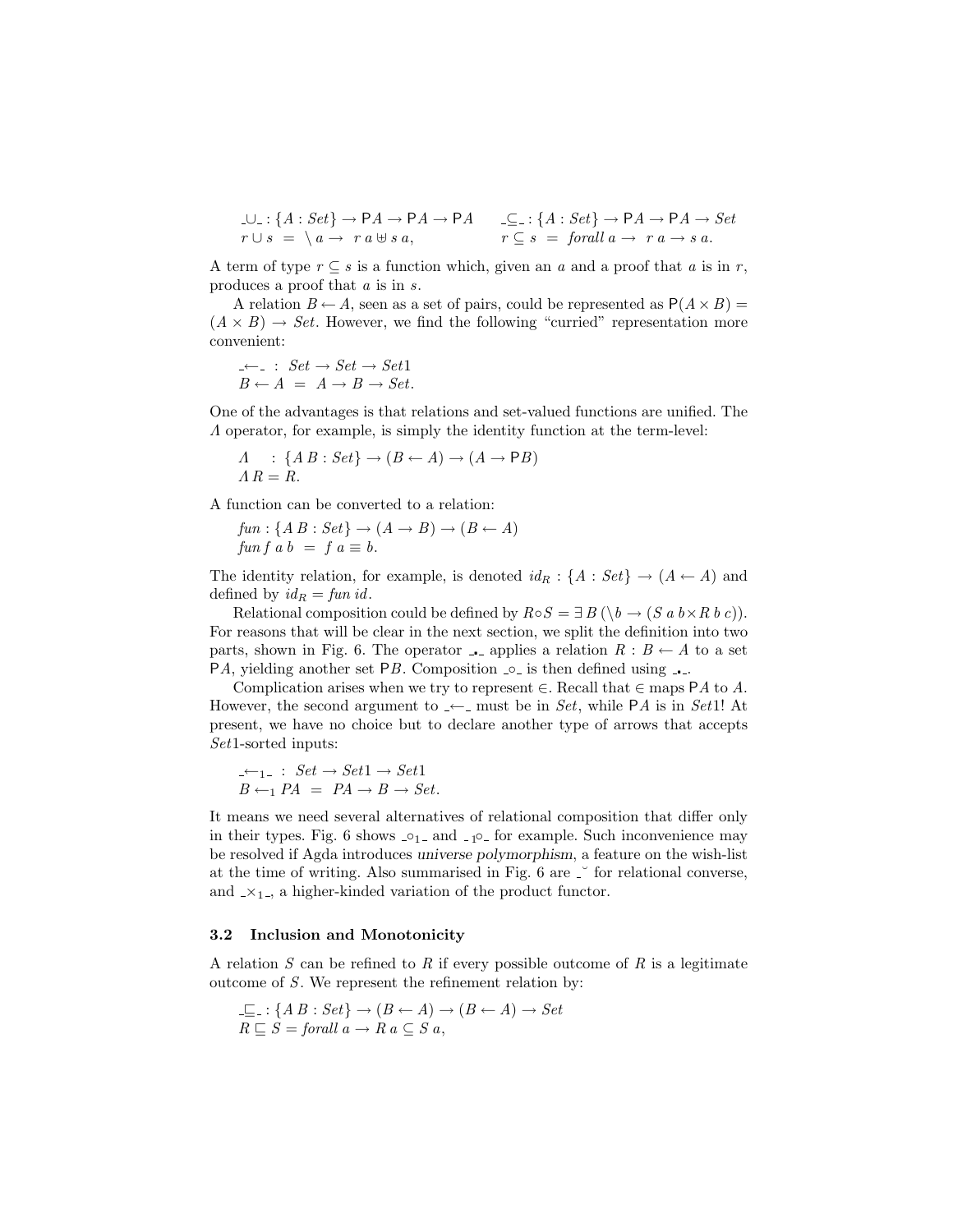$$
\begin{aligned}\n\Box: \{AB : Set\} &\rightarrow (A \leftarrow B) \rightarrow (B \leftarrow A) &\in : \{A : Set\} \rightarrow (A \leftarrow_1 PA) \\
R^{\vee} &= \setminus ab \rightarrow Rba &\in \\
\Box: \{AB : Set\} &\rightarrow (B \leftarrow A) \rightarrow PA \rightarrow PB \\
R \cdot s &= \setminus b \rightarrow \exists A \left(\setminus a \rightarrow (s \ a \times R \ a \ b)\right)\n\end{aligned}
$$
\n
$$
\begin{aligned}\n\Box: \{AB \subset : Set\} &\rightarrow (C \leftarrow B) \rightarrow (B \leftarrow A) \rightarrow (C \leftarrow A) \\
(R \circ S) \ a &= R \cdot (S \ a)\n\end{aligned}
$$
\n
$$
\begin{aligned}\n\Box_1: \{A : Set1\} &\{BC : Set\} \rightarrow (C \leftarrow B) \rightarrow (B \leftarrow A) \rightarrow (C \leftarrow A) \\
(R \circ I) \ a &= R \cdot (S \ a)\n\end{aligned}
$$
\n
$$
\begin{aligned}\n\Box_1: \{A : Set1\} &\{BC : Set\} \rightarrow (C \leftarrow B) \rightarrow (B \leftarrow A) \rightarrow (C \leftarrow A) \\
(R \circ I) \ a &= R \cdot (S \ a)\n\end{aligned}
$$
\n
$$
\begin{aligned}\n\Box_1: \{A \in S : Set\} &\rightarrow (C \leftarrow I \cap PB) \rightarrow (B \leftarrow A) \rightarrow (C \leftarrow A) \\
(R \circ I) \ a &= R \cdot (S \ a)\n\end{aligned}
$$
\n
$$
\begin{aligned}\n\Box_1: \{A \in S : Set\} &\{PC : Set1\} &\{D : Set\} \rightarrow \\
(B \leftarrow A) \rightarrow (D \leftarrow I \ P C) \rightarrow ((B \times D) \leftarrow I \ (A \times I \ P C))\n\end{aligned}
$$

Fig. 6. Some operators on  $\leftarrow$  and  $\leftarrow$  relations, including composition, membership and product. In this paper,  $\langle x_1 \rangle$  is overloaded for the type of pairs whose right component is in Set1  $($ <sub>-1</sub><sub>-</sub> being the data constructor), and its functor action on relations (defined in this figure).

which expands to forall  $a \to \text{for all } b \to R$  a  $b \to S$  a b. Conversely,  $R \sqsupseteq S = S \sqsubseteq$ R. Both  $\sqsubseteq$  and  $\sqsupseteq$  can be shown to be reflexive and transitive. Therefore, we can use them for preorder reasoning.

In hand-written derivation, the monotonicity of  $\text{I}_\text{o}$  (that is,  $S \subseteq T$  implies  $R \circ S \subseteq R \circ T$ ) is often used without being explicitly stated. In our Agda encoding where there are many versions of composition, it appears that we need one monotonicity lemma for each of them. Luckily, since those alternatives of composition are all defined in terms of  $\overline{\phantom{a}}$ , it is enough to model monotonicity for  $\overline{\phantom{a}}$  only:

$$
\begin{aligned}\n\text{-}monotonic: \{ A \ B : Set \} &\rightarrow (R : B \leftarrow A) \rightarrow \{ s \ t : \mathsf{PA} \} \rightarrow \\
& s \subseteq t \rightarrow R \cdot s \subseteq R \cdot t \\
\text{-}monotonic \ R \ s \subseteq t \ b \ (exists \ s \ a_1 \ (a_1 \in s, bRa_1)) = \\
& exists \ a_1 \ (s \subseteq t \ a_1 \ a_1 \in s, bRa_1).\n\end{aligned}
$$

To refine  $R \circ S \circ T$  to  $R \circ U \circ T$  given  $U \subseteq S$ , for example, we may use  $(\forall x \rightarrow \text{\text{-}monotonic } R (U \subseteq S (T \cdot x)))$  as the reason. It is instructive to study the definition of -*monotonic*. After taking R and  $s \subseteq t$  (a proof of  $s \subseteq t$ ), the function -*monotonic* shall return a proof of  $R \cdot s \subseteq R \cdot t$ . The proof, given a value b and a proof that some  $a_1$  in s is mapped to b through R, shall produce a proof that there exists some value in  $t$  that is also mapped to  $b$ . The obvious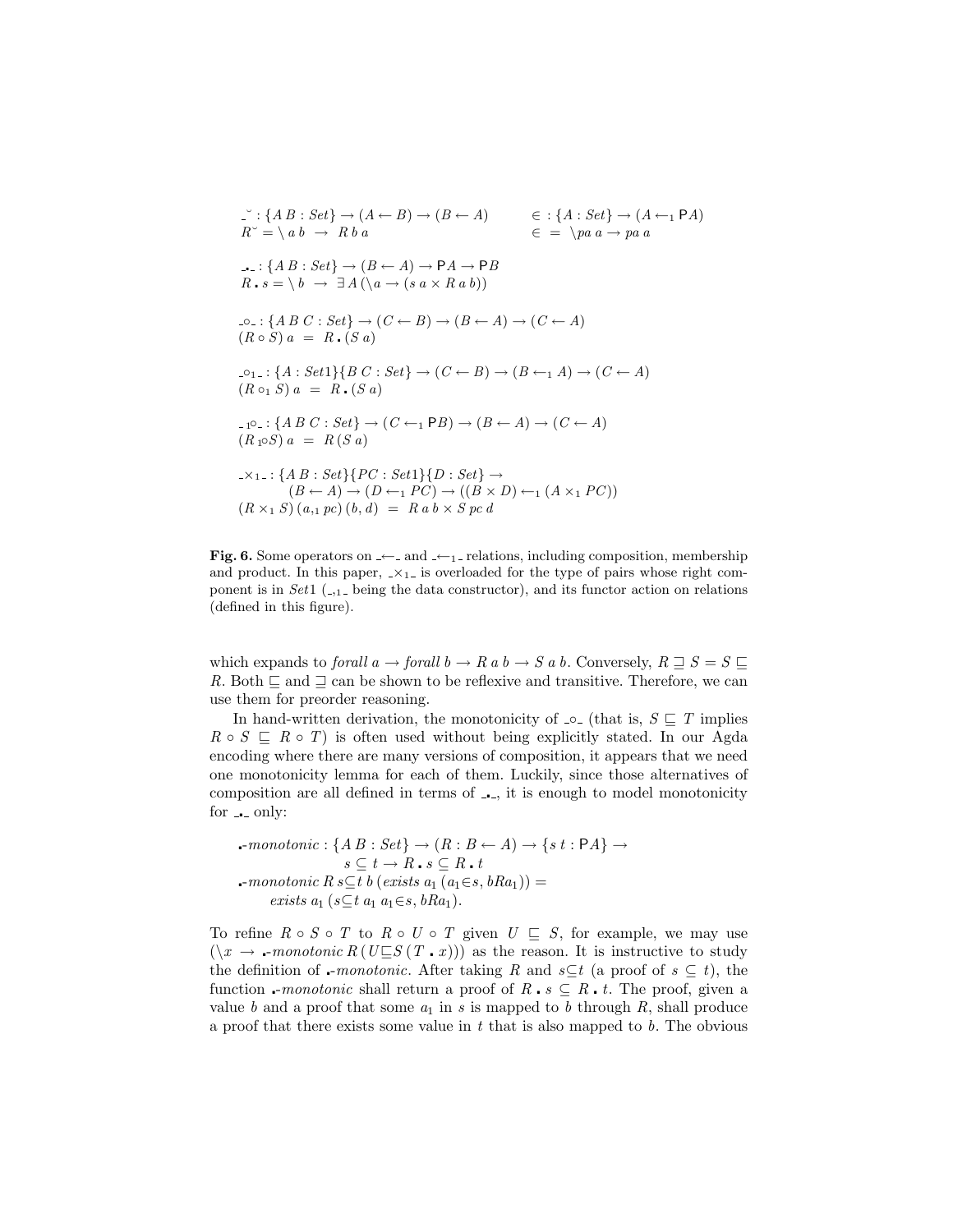choice of such a value is  $a_1$ . Notice how we apply  $s\subseteq t$  to  $a_1$  and  $a_1\in s$  to produce a proof that  $a_1$  is also in  $t$ .

Another lemma often used without being said is that we can introduce  $id_R$ anywhere we need. It can be proved using  $\equiv$ -subst:

 $id\text{-}intro: {AB: Set} {R: B \leftarrow A} \rightarrow R \sqsupseteq R \circ id_R$  $id\text{-}intro \{-\}\{-\} \{R\} \ a \ b \ (exists \text{ } s \ a' \ (a \equiv a', bRa')) =$  $\equiv$ -subst  $(\langle a \rightarrow R a b \rangle) \equiv$ -sym  $a \equiv a'$ ) bRa'.

## 3.3 Relational Fold

Having defined all the necessary components, we can now define relational fold in terms of functional fold:

$$
foldR: \{A B : Set\} \rightarrow (B \leftarrow (A \times B)) \rightarrow PB \rightarrow (B \leftarrow [A])
$$
  

$$
foldR R s = foldr (R o_1 (id_R \times_1 \in)) s.
$$

On the top of the list of properties that we wish to have proved is, of course, fold fusion for relational folds:

$$
foldR\text{-}fusion: \{A \ B \ C : Set\} \rightarrow (R : C \leftarrow B) \rightarrow \{S : B \leftarrow (A \times B)\} \rightarrow
$$

$$
\{T : C \leftarrow (A \times C)\}\{u : PB\}\{v : PC\} \rightarrow
$$

$$
R \circ S \sqsupseteq T \circ (id_R \times R) \rightarrow R \cdot u \supseteq v \rightarrow
$$

$$
R \circ foldR S u \sqsupseteq foldR T v.
$$

The proof proceeds by converting both sides to functional folds. It is omitted here for brevity but is available online [16]. To use fold fusion, however, there has to be a fold to start with. Luckily, this is hardly a problem, given the following lemma showing that  $id_R$ , when instantiated to lists, is a fold:

 $id_R \Box foldR : \{A : Set\} \rightarrow id_R \{[A]\} \Box foldR \text{ cons nil},$ 

where  $cons = fun(numry ::.)$  and  $nil = singleton[$ . Let us try to construct its proof term. The inclusion  $id_R \{[A]\} \supseteq \text{fold } R \text{ cons } nil$  expands to:

forall xs ys  $\rightarrow$  foldR cons nil xs ys  $\rightarrow$  xs  $\equiv$  ys.

The proof term of  $id_R \square foldR$  should be a function which takes xs, ys, and a proof that  $foldR \text{ cons } nil$  maps xs to ys, and returns a proof of  $xs \equiv ys$ . When xs is  $[$ , foldR cons nil  $[$  ys simplifies to  $[$   $] \equiv y_s$ , and we can simply return the proof:

 $id_R \square foldR \mid \mid ys \mid \equiv ys \mid = \parallel \equiv ys.$ 

Consider the case  $a::xs$ . The proposition foldR cons nil  $(a::xs)$  ys expands to  $\exists (V \times [V]) P$ , where  $P(a', as) = ((a \equiv a') \times (fold R \text{ cons nil} \text{ xs } as)) \times (\text{cons } (a, as) \text{ ys}).$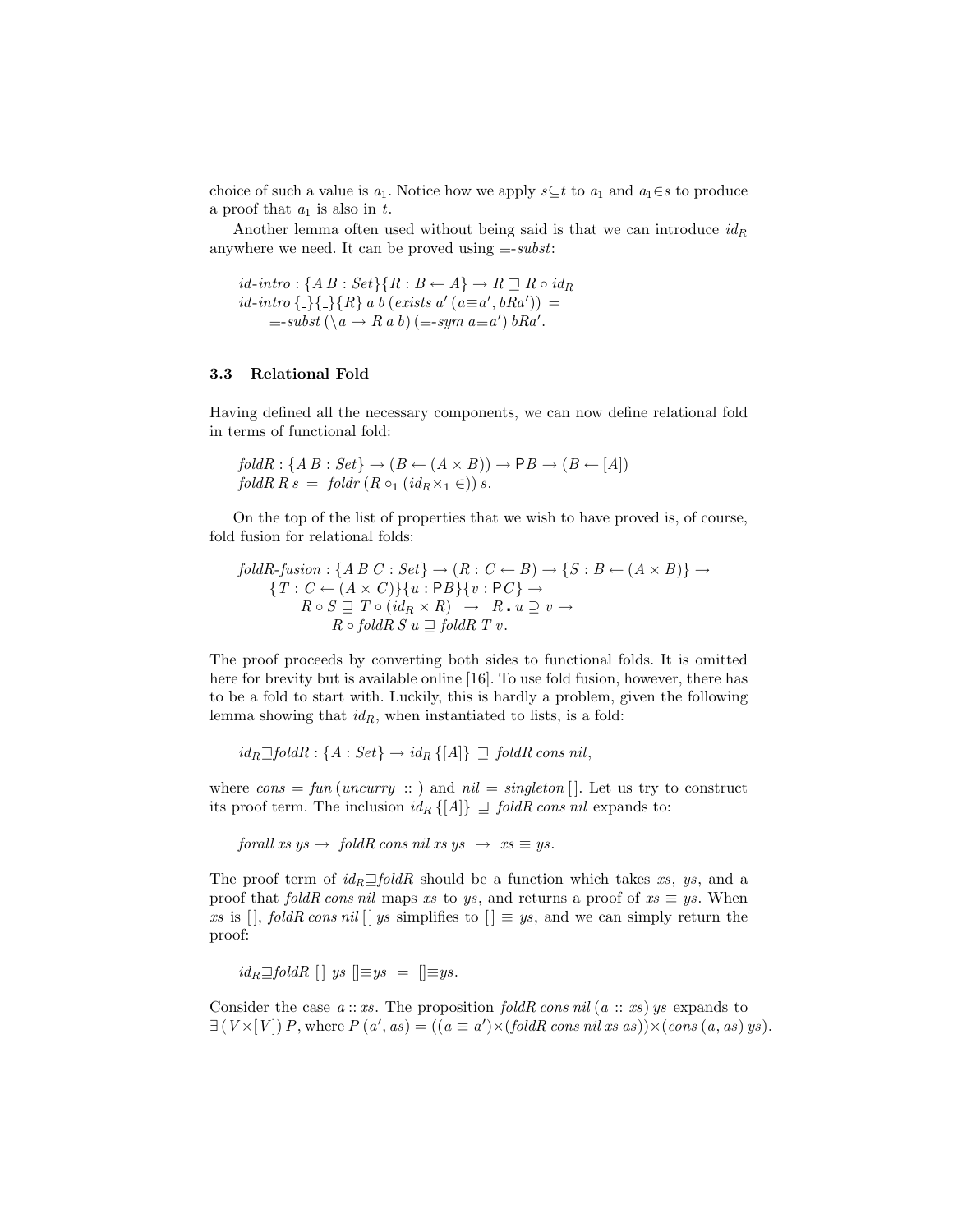Given  $a :: xs, ys, and a proof of  $\exists (V \times [V]) P$ , we should construct a proof that$  $a :: xs \equiv ys$ . We can do so by equational reasoning:

$$
id_R \underline{\Box} foldR \ (a::xs) \ ys \ (exists \ a)((a \equiv a', fold Rxsas), a'::as \equiv ys)) =
$$
  
\n
$$
a::xs
$$
  
\n
$$
\equiv \langle a \equiv a' \ \langle :: \rangle \ (id_R \underline{\Box} fold R \ xs \ as \ fold Rxsas) \ \rangle
$$
  
\n
$$
a'::as
$$
  
\n
$$
\equiv \langle a'::as \equiv ys \ \rangle
$$
  
\n
$$
ys
$$
  
\n
$$
\equiv \Box,
$$

where  $\langle \cdots \rangle$  is  $\equiv$ -cong applied twice, substituting a for a' and xs for as.

# 4 Example: Deriving Insertion Sort

We are finally in a position to present our main example: a derivation of insertion sort, adopted from Bird [7].

## 4.1 Specifying Sort

We first specify what a sorted list is, assuming a datatype Val and a binary ordering  $\leq$  : Val  $\rightarrow$  Val  $\rightarrow$  Set that form a decidable total order. To begin with, let *lbound* be the set of all pairs  $(a, xs)$  such that a is a lower bound of xs:

*lbound* :  $P(Val \times [Val])$  $\textit{lbound}(a, []$  = T *lbound*  $(a, b:: xs) = (a \leq b) \times *lbound*$   $(a, xs)$ *.* 

A coreflexive is a sub-relation of  $id_R$ . The following operator  $\hat{ }$ ? converts a set to a coreflexive, letting the input go through iff it is in the set:

$$
? : \{A : Set\} \to \mathsf{P}A \to (A \leftarrow A)
$$

$$
(p?) \, a \, b = (a \equiv b) \times p \, a.
$$

The coreflexive ordered?, which lets a list go through iff it is sorted, can then be defined as a fold:

 $ordered? : [Val] \leftarrow [Val]$  $ordered? = foldR (cons \circ bound ?) nil.$ 

We postulate a datatype Bag, representing bags of values. Bags are formed by two constructors:  $\{\,\}\colon \text{Bag and } \dots_{b-}: \text{Val} \to \text{Bag} \to \text{Bag}.$  For the derivation to work, we demand that the result of  $\therefore$  be distinguishable from the empty bag, and that  $\therefore$ <sub>b-</sub> be commutative:<sup>8</sup>

```
::<sub>b</sub>-nonempty : forall {a w} \rightarrow (\circ) \equiv a ::_b w) \rightarrow \bot::<sub>b</sub>-commute : (a b : Val) \rightarrow (w : Bag) \rightarrow a ::<sub>b</sub> (b ::<sub>b</sub> w) \equiv b ::<sub>b</sub> (a ::<sub>b</sub> w).
```
 $^8$  We can put more constraints on bags, such as that  $\ldots$ -discards no elements. But the two properties are enough to guarantee that *isort* is included in *ordered*? • permute.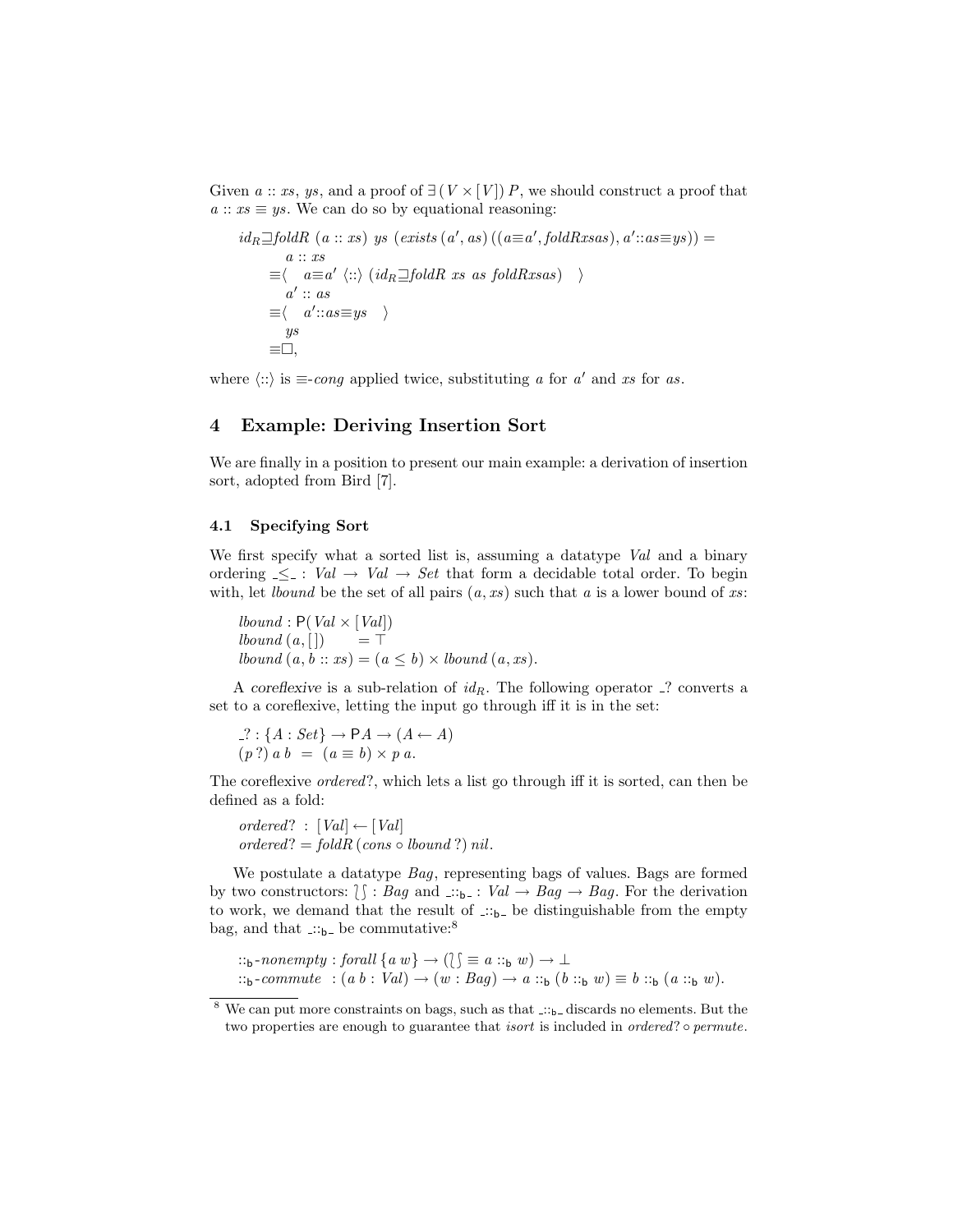The function bagify, defined below, converts a list to a bag by a fold:

 $bagify$  :  $[Val] \rightarrow Bag$  $bagify = foldr ::_{b-} \upharpoonright$ .

To map a list to one of its arbitrary permutations, we simply convert it to a bag, and convert the bag back to a list! To sort a list is to find one of its permutations that is sorted:

```
permute : [Val] \leftarrow [Val]permute = (fun bagify)<sup>\circ</sup> \circ fun bagify,
sort : [Val] \leftarrow [Val]sort = ordered? \circ permute.
```
Thus completes the specification, from which we shall derive an algorithm that actually sorts a list.

#### 4.2 The Derivation

The derivation begins with observing that *permute* can be turned into a fold. We first introduce an  $id_R$  by  $id\text{-}intro$ , followed by the lemma  $id_R \Box foldR$ , and fold fusion:

$$
perm-der : \exists_1 ([Val] \leftarrow [Val]) (\setminus perm \rightarrow permute \sqsupseteq perm)
$$
\n
$$
perm-der = exists_1_{-}(\quad permute
$$
\n
$$
\exists \langle id\text{-intro } \rangle
$$
\n
$$
permute \circ id_R
$$
\n
$$
\exists \langle (\setminus xs \rightarrow \text{-monotonic permute } (id_R \sqsupseteq foldR xs)) \rangle
$$
\n
$$
permute \circ foldR \text{ cons nil}
$$
\n
$$
\exists \langle \quad foldR\text{-fusion permute perm-step perm-base} \rangle
$$
\n
$$
foldR \text{ combine nil}
$$
\n
$$
\exists \Box),
$$

where  $\exists_1$  is a Set1 variant of  $\exists$ , with extraction functions witness<sub>1</sub> and proof<sub>1</sub>. The relation combine can be defined as follows:

 $combine : [Val] \leftarrow (Val \times [Val])$  $combine(a, xs) = cons(a, xs) \cup combine'(a, xs),$  $combine' : [Val] \leftarrow (Val \times [Val])$  $combine'(a, [])$  $= \setminus ys \to \bot$ combine'  $(a, b:: xs) = (\langle zs \rightarrow cons (b, zs))$  combine  $(a, xs)$ .

Given  $(a, xs)$ , it inserts a into an arbitrary position of xs. For the foldR-fusion to work, we have to provide two proofs:

```
perm-step : permute ∘ cons \sqsupseteq combine ∘ (id<sub>R</sub> \times permute)
perm-base : permute \cdot nil \supseteq nil.
```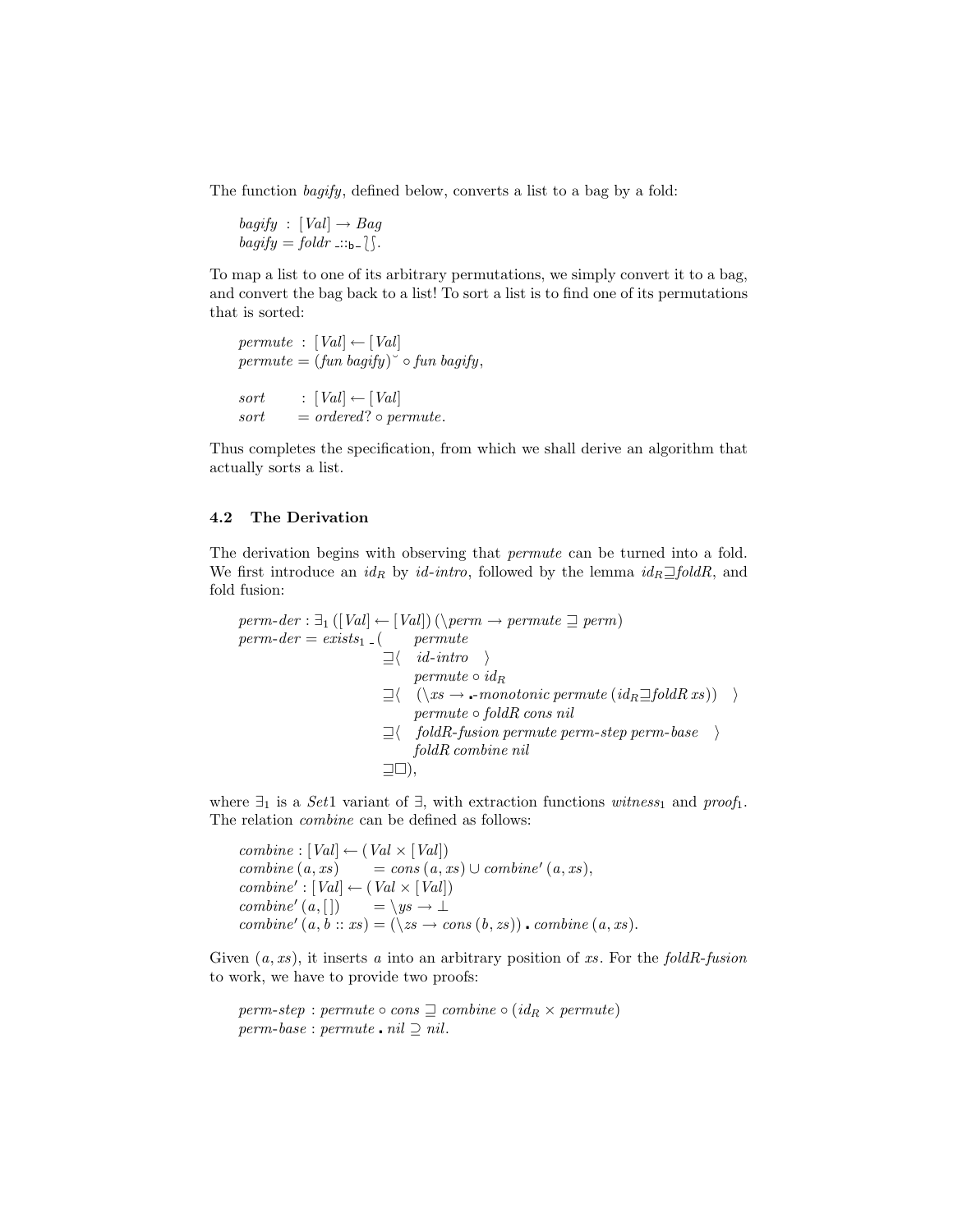But the real work is done in proving that shuffling the input list does not change the result of bagify:

 $bagify-homo : (a : Val) \rightarrow (xs ys : [Val]) \rightarrow$ combine  $(a, xs)$  ys  $\rightarrow$  bagify  $(a :: xs) \equiv$  bagify ys.

It is when proving this lemma that we need  $::<sub>b</sub>$  -commute. After the reasoning above, we have at our hands:

 $perm : [Val] \leftarrow [Val]$  $perm = witness_1 perm-der,$ permute-is-fold : permute  $\supseteq$  perm  $permute-is-fold = proof_1 perm-der.$ 

Therefore,  $perm = foldR$  combine nil, while permute-is-fold is a proof that perm refines permute.

Now that permute can be refined to a fold, a natural step to try is to fuse ordered? into the fold. We derive:

 $sort\text{-}der : \exists ([Val] \rightarrow [Val]) (\setminus f \rightarrow ordered? \circ permute \sqsupseteq funf)$  $sort-der = exists$ ( ordered? ◦ permute  $\exists \langle (\xrightarrow{x} s \rightarrow \text{-monotonic ordered? } (permute-is-fold xs)) \rangle$ ordered? ◦ perm  $\exists \langle \exists \text{--refl } \rangle$ ordered? ◦ foldR combine nil  $\exists \langle \quad \textit{foldR-fusion ordered?} \textit{ins-step ins-base} \quad \rangle$ foldR (fun (uncurry insert)) nil  $\exists \langle \quad foldR\text{-}to\text{-}foldr\ insert[$   $\rangle$  $fun (foldr insert \lceil )$  $\sqsupseteq\square$ ). The function insert follows the usual definition:  $insert : Val \rightarrow [Val] \rightarrow [Val]$ 

insert  $a \mid \mid a :: \mid \mid$ insert a (b :: xs) with  $a \leq ?b$  $\ldots$  | yes  $a \leq b = a :: b :: xs$  $\ldots$  | no  $a \not\leq b = b$  :: insert a xs,

where  $a \leq ?b$  determines whether  $a \leq b$ , whose result is case-matched by the with notation. The fusion conditions are:

ins-step : ordered? ◦ combine  $\supseteq$  fun (uncurry insert) ◦ (id<sub>R</sub> × ordered?) ins-base : ordered?  $nil$  ⊃ nil.

Finally, foldR-to-foldr is a small lemma allowing us to convert a relational fold to a functional fold, provided that its arguments have been refined to a function and a singleton set already:

 $foldR-to-foldr : \{A \mid B : Set\} \rightarrow (f : A \rightarrow B \rightarrow B) \rightarrow (e : B) \rightarrow$  $foldR \, (fun \, (uncarry f)) \, (singleton \, e) \sqsupseteq fun \, (foldr \, f \, e).$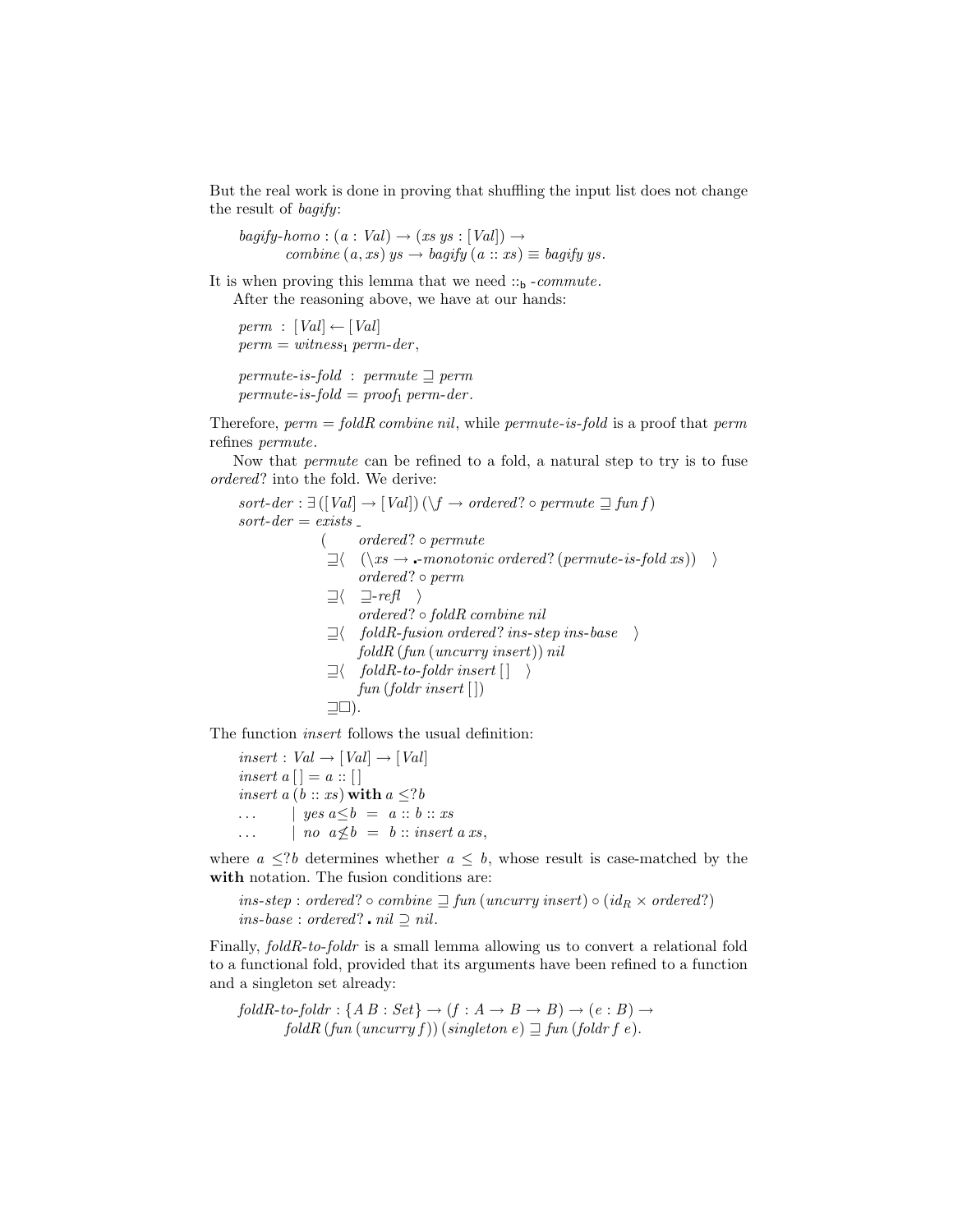We have thus derived *isort = witness sort-der = foldr insert*  $| \cdot |$ , while at the same time proved that it meets the specification *ordered*? • permute. The details of the proofs are available online [16]. The library code defining sets, relations, folds, and their properties, amounts to about 800 lines. The main derivation of isort is not long. Proving the fusion condition ins-step and its related properties turned out to take some hard work and eventually adds up to about 700 lines of code. The interactive mode was of great help — the proof would have been difficult to construct by hand.

# 5 Conclusion and Related Work

We have shown how to encode relational program derivation in a dependently typed language. Derivation is carried out in the host language, the correctness being guaranteed by the type system. It also demonstrates that dependent types are expressive enough to demand that a program satisfies an input/output relation. An interesting way to construct the corresponding proof term, which would be difficult to build otherwise, is derivation.

McKinna and Burstall's paper on "Deliverables" [15] is an early example of machine checked program + proof construction (using Pollack's LEGO). In their terminology sort-der would be a deliverable — an element of a dependent  $\Sigma$ -type pairing up a function and a proof of correctness. In the Coq tradition Program Extraction has been used already from Paulin-Mohring's early paper [18] to the impressive four-colour theorem development (including the development of a verified compiler). Our contribution is more modest — we aim at formally checked but still readable Algebra-of-Programming style derivations.

The concept of Inductive Families [12], especially the identity type  $(equiv)$ , is central to the Agda system and to our derivations. A recent development of relations in dependent type theory was carried out by Gonzalía  $[13, Ch. 5]$ . The advances in Agda's notation and support for hidden arguments between that derivation and our work is striking.

There has been a trend in recent years to bridge the gap between dependent types and practical programming. Projects along this line include Cayenne [2], Coq [10], Dependent ML [23], Agda [17],  $\Omega$ mega [19], Epigram [14], and the GADT extension [9] to Haskell. It is believed that dependent types have an important role in the next generation of programming languages [20].

Acknowledgements We are grateful to Nils Anders Danielsson for pointing out typos and giving valuable suggestions regarding the presentation.

# References

- 1. T. Altenkirch, C. McBride, and J. McKinna. Why dependent types matter. Draft, 2005.
- 2. L. Augustsson. Cayenne a language with dependent types. In ICFP'98, pages 239–250, 1998.